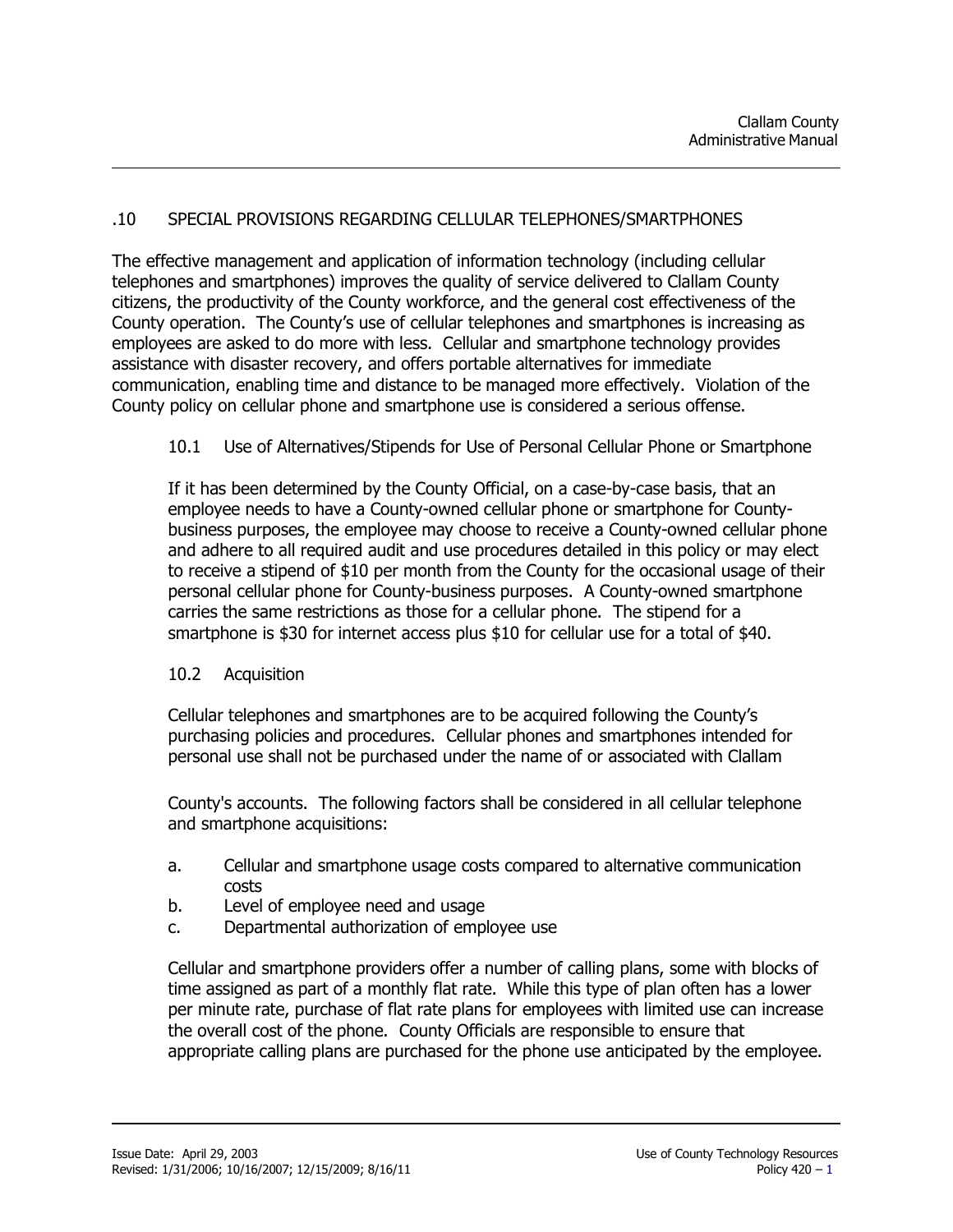County Officials are responsible to review the purchase of each acquisition of a replacement phone on an account. Cellular phones and smartphones are constantly being offered with new features, smaller size, etc., most of which are not necessary for effective operation of basic functions. Replacement phones should only be purchased when a phone is damaged, or a function is offered that is a business necessity.

# 10.3 Inventory and Assignment of Responsibility Required

County Officials are responsible to ensure that all County-owned cellular and smartphone equipment is inventoried by the respective departments and a current, accurate inventory is maintained. Responsibility for every County-owned cell phone and smartphone is assigned to a County Employee whenever possible. The County employee assigned the phone shall be responsible for use that occurs on the phone, review of bills, and payment for personal use. In the case of cellular phones and smartphones routinely used by more than one employee (i.e. mounted in pool vehicle), County Officials shall closely monitor use, and procedures in section 10.6 shall apply.

## 10.4 Use of Cellular Phones and Smartphones

Cellular phones and smartphones provided by the County are intended for County business. Except as allowed in this policy, employees are discouraged from using County-owned cellular phones or smartphones for personal use and must never use them for private business or political purposes.

Use of County cellular phones or smartphones for illegal, unethical, or sexual purposes or that interferes with or affects the ability of the employee to perform their duties is expressly prohibited. For all personal use (calls or data sent and received), the employee is required to pay the County the full cost of such calls/data at the per minute rate, plus taxes, even if the call/data is part of "free airtime" as part of a block rate calling plan that shows no per minute cost for the call. Roaming and long distance charges for personal calls or data shall also be paid. An infrequent or occasional call or text, short in duration that does not interfere with the performance of official duties and which results in little or no cost to the County, is an allowable "de minimis" use of County resources and need not be reimbursed.

This section is expressly intended as an exception to the use-then-reimbursement prohibition of paragraph 4.1 of this policy if use complies with this policy and payment for personal use has been made and is up to date.

## 10.6 Personal Use of Shared Cellular Phones or Smartphones

When a County-owned cellular phone or smartphone is shared by more than one employee (i.e. cell phone/smartphone installed in pool vehicle), all employees who make or receive personal calls on such phones shall make a log including the date, cellular telephone number or email/URL address, and inbound/outbound telephone number or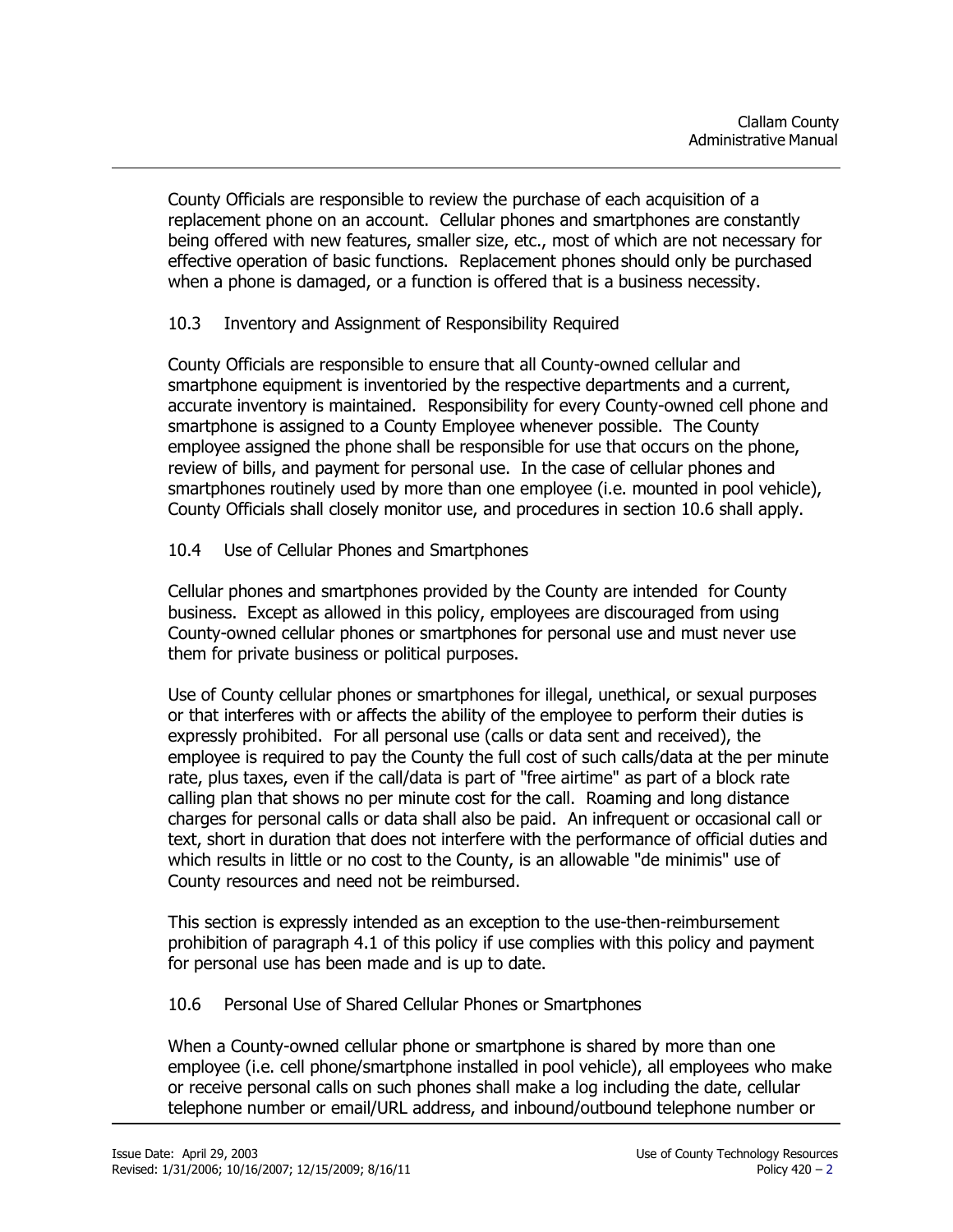email address/URL or other information to identify the party. Such employees shall assist in reconciling cellular phone and smartphone bills in accordance with this policy and departmental procedures.

## 10.7 Procedures for Payment of Personal Use Required

County Officials shall maintain internal department procedures to provide a method for employees with assigned cellular phones, who share cell phones, or have an assigned or shared smartphone to review their personal use and reimburse the County. County Officials are responsible to monitor use of County cellular phones and smartphones to ensure that employees are paying for personal use.

Employees with assigned cellular phones or smartphones are required to review every monthly bill for their assigned phone, even if no personal calls/data were sent or received that month, pay for personal calls/data sent or received, if any, and maintain a record of such payment for the current and past year. Payment must be made no later than the end of the payroll period in which the billing is received. Proper documentation to be maintained includes a copy of the bill on which personal calls/data are highlighted, the number of personal calls/data and minutes used are noted, and the payment amount and date is noted. A receipt for payment from the County must be attached. All records must be maintained, and available for audit, for the current year plus the past calendar year. The "per minute" rate is calculated by dividing the monthly basic rate, including taxes, by the number of minutes included in the basic rate.

It is the responsibility of the employee to obtain and review the monthly bill. Failure to do so is a violation of this policy. Failure to receive a copy of the bill will not be accepted as a justification to avoid this responsibility.

10.8 Use of County-owned Cellular Phones and Smartphones outside the Workplace

Unless required by normal job duties to be available by cellular phone or smartphone 24-hours per day, 7-days per week, as authorized by the appropriate County Official, employees shall not carry or use a County-owned cellular phone or smartphone while not on regular duty or in "on-call" status. County Officials may authorize exceptions to this policy for short periods of time due to special circumstances such as disasters, etc. It is not intended that persons in those positions so designated be required to carry a County-owned cell phone or smartphone in addition to a personal one. As such, personal is not restricted, however, payment is still required in accordance with this policy.

10.9 Audits – Authority to Withhold Personal Charges from Pay

Clallam County reserves the right to audit all County-owned cellular telephones and smartphones and their use, which will include, but may not be limited to, a review of the monthly billing by the employee's supervisor and review of the employee's log. Employees in such circumstances are required to assist the management to differentiate